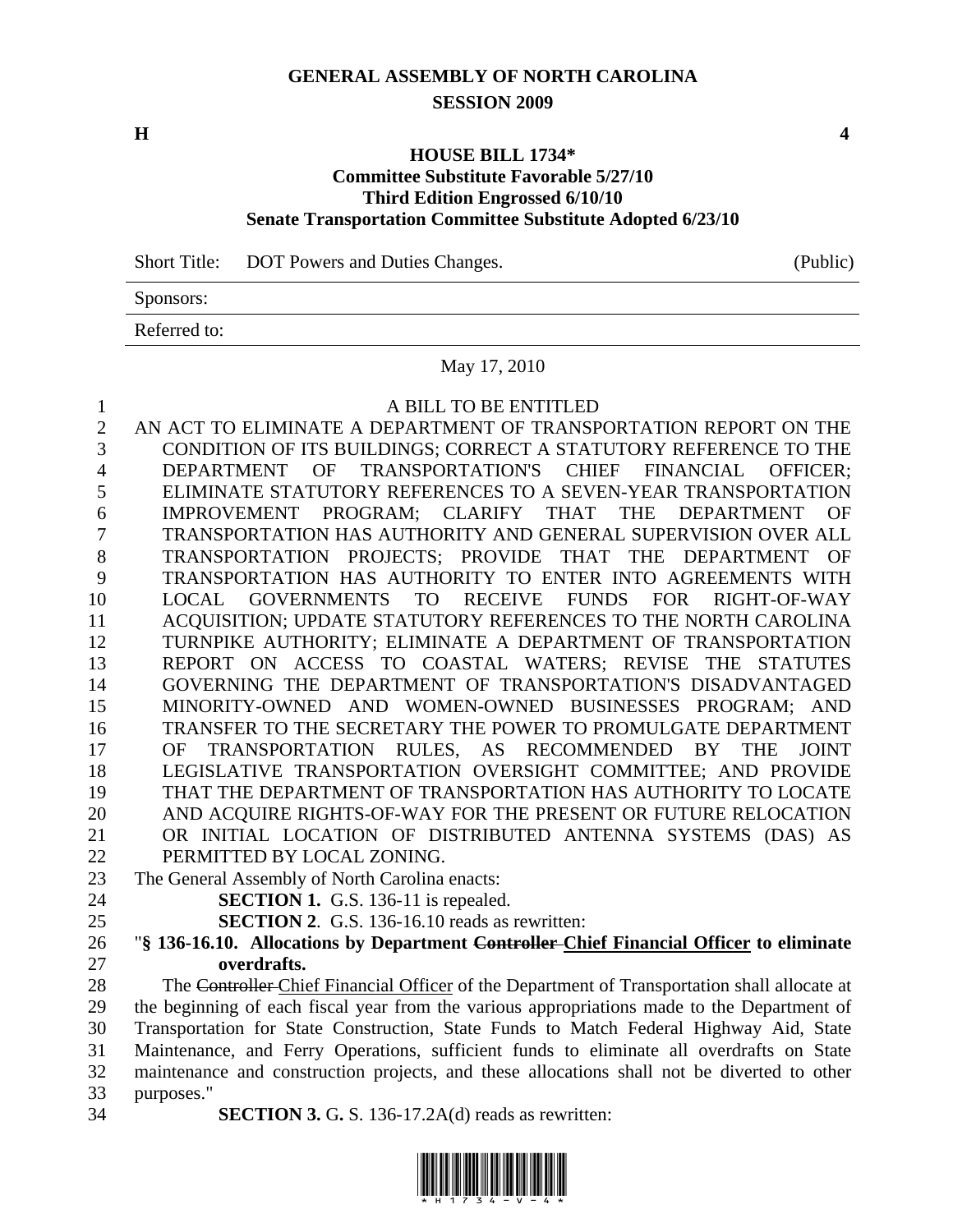|                           | <b>General Assembly Of North Carolina</b>                                                                                                                                                              | <b>Session 2009</b> |
|---------------------------|--------------------------------------------------------------------------------------------------------------------------------------------------------------------------------------------------------|---------------------|
| " $(d)$                   | In each fiscal year, the Department shall, as nearly as practicable, expend in a                                                                                                                       |                     |
|                           | distribution region an amount equal to that region's tentative percentage share of the funds that<br>are subject to this section and are available for that fiscal year. In any consecutive seven year |                     |
|                           | Transportation Improvement Plan period, the amount expended in a distribution region must be                                                                                                           |                     |
|                           | between ninety percent $(90\%)$ and one hundred ten percent $(110\%)$ of the sum of the amounts                                                                                                        |                     |
|                           | established under this subsection as the target amounts to be expended in the region for those                                                                                                         |                     |
| seven years that period." |                                                                                                                                                                                                        |                     |
|                           | <b>SECTION 4.</b> G.S. 136-18(1) reads as rewritten:                                                                                                                                                   |                     |
|                           | "§ 136-18. Powers of Department of Transportation.                                                                                                                                                     |                     |
|                           | The said Department of Transportation is vested with the following powers:                                                                                                                             |                     |
| (1)                       | The <u>authority and</u> general supervision over all matters relating to the                                                                                                                          |                     |
|                           | construction-construction, maintenance, and design of the State highways,                                                                                                                              |                     |
|                           | transportation projects, letting of contracts therefore, therefor, and the                                                                                                                             |                     |
|                           | selection of materials to be used in the construction of State highways                                                                                                                                |                     |
|                           | transportation projects under the authority of this Chapter."                                                                                                                                          |                     |
|                           | <b>SECTION 4.(a)</b> G.S. 136-18(2) reads as rewritten:                                                                                                                                                |                     |
|                           | "§ 136-18. Powers of Department of Transportation.                                                                                                                                                     |                     |
|                           | The said Department of Transportation is vested with the following powers:                                                                                                                             |                     |
|                           |                                                                                                                                                                                                        |                     |
| (2)                       | To take over and assume exclusive control for the benefit of the State of any                                                                                                                          |                     |
|                           | existing county or township roads, and to locate and acquire rights-of-way                                                                                                                             |                     |
|                           | for any new roads that may be necessary for a State highway system, and                                                                                                                                |                     |
|                           | subject to the provisions of G.S. $136-19.5(a)$ and (b) also locate and acquire                                                                                                                        |                     |
|                           | such additional rights-of-way as may be necessary for the present or future                                                                                                                            |                     |
|                           | relocation or initial location, above or below ground, of telephone, telegraph,                                                                                                                        |                     |
|                           | distributed antenna systems (DAS) as permitted by local zoning, broadband                                                                                                                              |                     |
|                           | communications, electric and other lines, as well as gas, water, sewerage, oil                                                                                                                         |                     |
|                           | and other pipelines, to be operated by public utilities as defined in                                                                                                                                  |                     |
|                           | G.S. 62-3(23) and which are regulated under Chapter 62 of the General                                                                                                                                  |                     |
|                           | Statutes, or by municipalities, counties, any entity created by one or more                                                                                                                            |                     |
|                           | political subdivisions for the purpose of supplying any such utility services,                                                                                                                         |                     |
|                           | electric membership corporations, telephone membership corporations, or                                                                                                                                |                     |
|                           | any combination thereof, with full power to widen, relocate, change or alter                                                                                                                           |                     |
|                           | the grade or location thereof thereof, or alter the location or configuration of                                                                                                                       |                     |
|                           | such lines or systems above or below ground, and to change or relocate any                                                                                                                             |                     |
|                           | existing roads that the Department of Transportation may now own or may                                                                                                                                |                     |
|                           | acquire; to acquire by gift, purchase, or otherwise, any road or highway, or                                                                                                                           |                     |
|                           | tract of land or other property whatsoever that may be necessary for a State                                                                                                                           |                     |
|                           | transportation system and adjacent utility rights-of-way: Provided, all                                                                                                                                |                     |
|                           | changes or alterations authorized by this subdivision shall be subject to the                                                                                                                          |                     |
|                           | provisions of G.S. 136-54 to 136-63, to the extent that said sections are                                                                                                                              |                     |
|                           | applicable: Provided, that nothing in this Chapter shall be construed to                                                                                                                               |                     |
|                           | authorize or permit the Department of Transportation to allow or pay                                                                                                                                   |                     |
|                           | anything to any county, township, city or town, or to any board of                                                                                                                                     |                     |
|                           | commissioners or governing body thereof, for any existing road or part of<br>any road heretofore constructed by any such county, township, city or town,                                               |                     |
|                           | unless a contract has already been entered into with the Department of                                                                                                                                 |                     |
|                           | Transportation."                                                                                                                                                                                       |                     |
|                           | <b>SECTION 5.</b> G.S. 136-18(12b) reads as rewritten:                                                                                                                                                 |                     |
|                           |                                                                                                                                                                                                        |                     |

# 50 "**§ 136-18. Powers of Department of Transportation.**

51 The said Department of Transportation is vested with the following powers: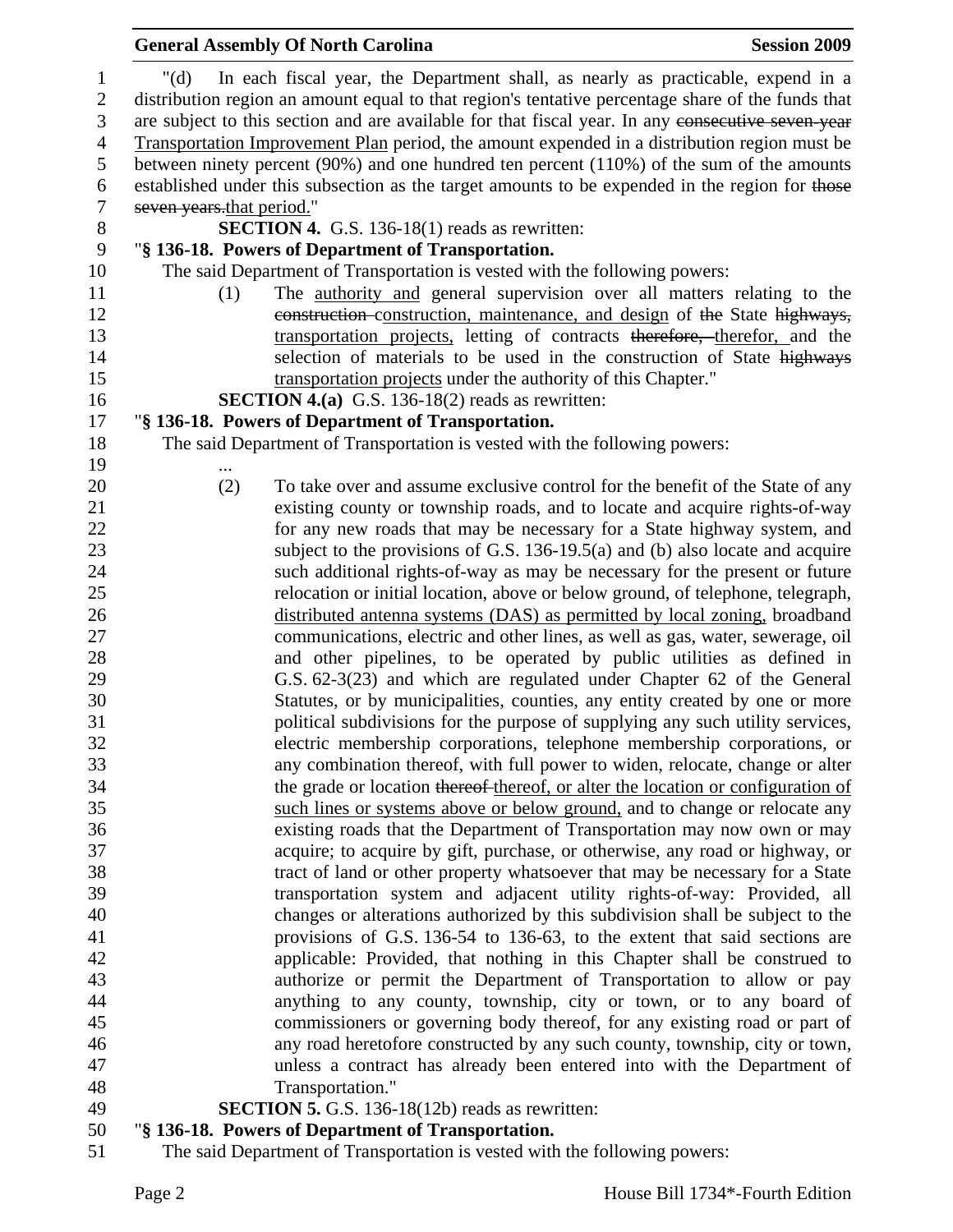|                                                                        |       | <b>General Assembly Of North Carolina</b>                                                                                                                                                                                                                                                                                                                                                                                                                                    | <b>Session 2009</b> |
|------------------------------------------------------------------------|-------|------------------------------------------------------------------------------------------------------------------------------------------------------------------------------------------------------------------------------------------------------------------------------------------------------------------------------------------------------------------------------------------------------------------------------------------------------------------------------|---------------------|
| 1<br>$\overline{c}$<br>3<br>$\overline{4}$<br>5<br>6<br>$\overline{7}$ | (12b) | To issue "GARVEE" bonds (Grant Anticipation Revenue Vehicles) or other<br>eligible debt-financing instruments to finance federal-aid highway projects<br>using federal funds to pay a portion of principal, interest, and related bond<br>issuance costs, as authorized by 23 U.S.C. § 122, as amended (the National<br>Highway System Designation Act of 1995, Pub. L. 104-59). These bonds<br>shall be issued by the State Treasurer on behalf of the Department and shall |                     |
| 8<br>9                                                                 |       | be issued pursuant to an order adopted by the Council of State under<br>G.S. 159-88. The State Treasurer shall develop and adopt appropriate debt                                                                                                                                                                                                                                                                                                                            |                     |
| 10<br>11                                                               |       | instruments, consistent with the terms of the State and Local Government<br>Revenue Bond Act, Article 5 of Chapter 159 of the General Statutes, for use                                                                                                                                                                                                                                                                                                                      |                     |
| 12                                                                     |       | under this subdivision. Prior to issuance of any "GARVEE" or other eligible                                                                                                                                                                                                                                                                                                                                                                                                  |                     |
| 13                                                                     |       | debt instrument using federal funds to pay a portion of principal, interest,                                                                                                                                                                                                                                                                                                                                                                                                 |                     |
| 14                                                                     |       | and related bond issuance costs, the State Treasurer shall determine (i) that                                                                                                                                                                                                                                                                                                                                                                                                |                     |
| 15                                                                     |       | the total outstanding principal of such debt does not exceed the total amount                                                                                                                                                                                                                                                                                                                                                                                                |                     |
| 16                                                                     |       | of federal transportation funds authorized to the State in the prior federal                                                                                                                                                                                                                                                                                                                                                                                                 |                     |
| 17                                                                     |       | fiscal year; or (ii) that the maximum annual principal and interest of such                                                                                                                                                                                                                                                                                                                                                                                                  |                     |
| 18                                                                     |       | debt does not exceed fifteen percent (15%) of the expected average annual                                                                                                                                                                                                                                                                                                                                                                                                    |                     |
| 19<br>20                                                               |       | federal revenue shown for the seven year-period in the most recently<br>adopted Transportation Improvement Program. Notes issued under the                                                                                                                                                                                                                                                                                                                                   |                     |
| 21                                                                     |       | provisions of this subdivision may not be deemed to constitute a debt or                                                                                                                                                                                                                                                                                                                                                                                                     |                     |
| 22                                                                     |       | liability of the State or of any political subdivision thereof, or a pledge of the                                                                                                                                                                                                                                                                                                                                                                                           |                     |
| 23                                                                     |       | full faith and credit of the State or of any political subdivision thereof, but                                                                                                                                                                                                                                                                                                                                                                                              |                     |
| 24                                                                     |       | shall be payable solely from the funds and revenues pledged therefor. All the                                                                                                                                                                                                                                                                                                                                                                                                |                     |
| 25                                                                     |       | notes shall contain on their face a statement to the effect that the State of                                                                                                                                                                                                                                                                                                                                                                                                |                     |
| 26                                                                     |       | North Carolina shall not be obligated to pay the principal or the interest on                                                                                                                                                                                                                                                                                                                                                                                                |                     |
| 27                                                                     |       | the notes, except from the federal transportation fund revenues as shall be                                                                                                                                                                                                                                                                                                                                                                                                  |                     |
| 28                                                                     |       | provided by the documents governing the revenue note issuance, and that                                                                                                                                                                                                                                                                                                                                                                                                      |                     |
| 29                                                                     |       | neither the faith and credit nor the taxing power of the State of North                                                                                                                                                                                                                                                                                                                                                                                                      |                     |
| 30                                                                     |       | Carolina or of any of its political subdivisions is pledged to the payment of                                                                                                                                                                                                                                                                                                                                                                                                |                     |
| 31                                                                     |       | the principal or interest on the notes. The issuance of notes under this Part                                                                                                                                                                                                                                                                                                                                                                                                |                     |
| 32                                                                     |       | shall not directly or indirectly or contingently obligate the State or any of its                                                                                                                                                                                                                                                                                                                                                                                            |                     |
| 33                                                                     |       | political subdivisions to levy or to pledge any form of taxation whatever or                                                                                                                                                                                                                                                                                                                                                                                                 |                     |
| 34<br>35                                                               |       | to make any appropriation for their payment."<br><b>SECTION 6.</b> G.S. 136-18(38) reads as rewritten:                                                                                                                                                                                                                                                                                                                                                                       |                     |
| 36                                                                     |       | "§ 136-18. Powers of Department of Transportation.                                                                                                                                                                                                                                                                                                                                                                                                                           |                     |
| 37                                                                     |       | The said Department of Transportation is vested with the following powers:                                                                                                                                                                                                                                                                                                                                                                                                   |                     |
| 38                                                                     |       |                                                                                                                                                                                                                                                                                                                                                                                                                                                                              |                     |
| 39                                                                     | (38)  | To enter into agreements with municipalities, counties, governmental                                                                                                                                                                                                                                                                                                                                                                                                         |                     |
| 40                                                                     |       | entities, or nonprofit corporations to receive funds for the purpose-purposes                                                                                                                                                                                                                                                                                                                                                                                                |                     |
| 41                                                                     |       | of advancing right-of-way acquisition or the construction schedule of a                                                                                                                                                                                                                                                                                                                                                                                                      |                     |
| 42                                                                     |       | project identified in the Transportation Improvement Program. If these funds                                                                                                                                                                                                                                                                                                                                                                                                 |                     |
| 43                                                                     |       | are subject to repayment by the Department, prior to receipt of funds,                                                                                                                                                                                                                                                                                                                                                                                                       |                     |
| 44                                                                     |       | reimbursement of all funds received by the Department shall be shown in the                                                                                                                                                                                                                                                                                                                                                                                                  |                     |
| 45                                                                     |       | existing Transportation Improvement Program and shall be reimbursed                                                                                                                                                                                                                                                                                                                                                                                                          |                     |
| 46                                                                     |       | within seven years of receipt. the period of the existing Transportation                                                                                                                                                                                                                                                                                                                                                                                                     |                     |
| 47                                                                     |       | Improvement Program."                                                                                                                                                                                                                                                                                                                                                                                                                                                        |                     |
| 48                                                                     |       | <b>SECTION 7.</b> G.S. 136-18(39) reads as rewritten:                                                                                                                                                                                                                                                                                                                                                                                                                        |                     |
| 49<br>50                                                               |       | "§ 136-18. Powers of Department of Transportation.<br>The said Department of Transportation is vested with the following powers:                                                                                                                                                                                                                                                                                                                                             |                     |
| 51                                                                     |       |                                                                                                                                                                                                                                                                                                                                                                                                                                                                              |                     |
|                                                                        |       |                                                                                                                                                                                                                                                                                                                                                                                                                                                                              |                     |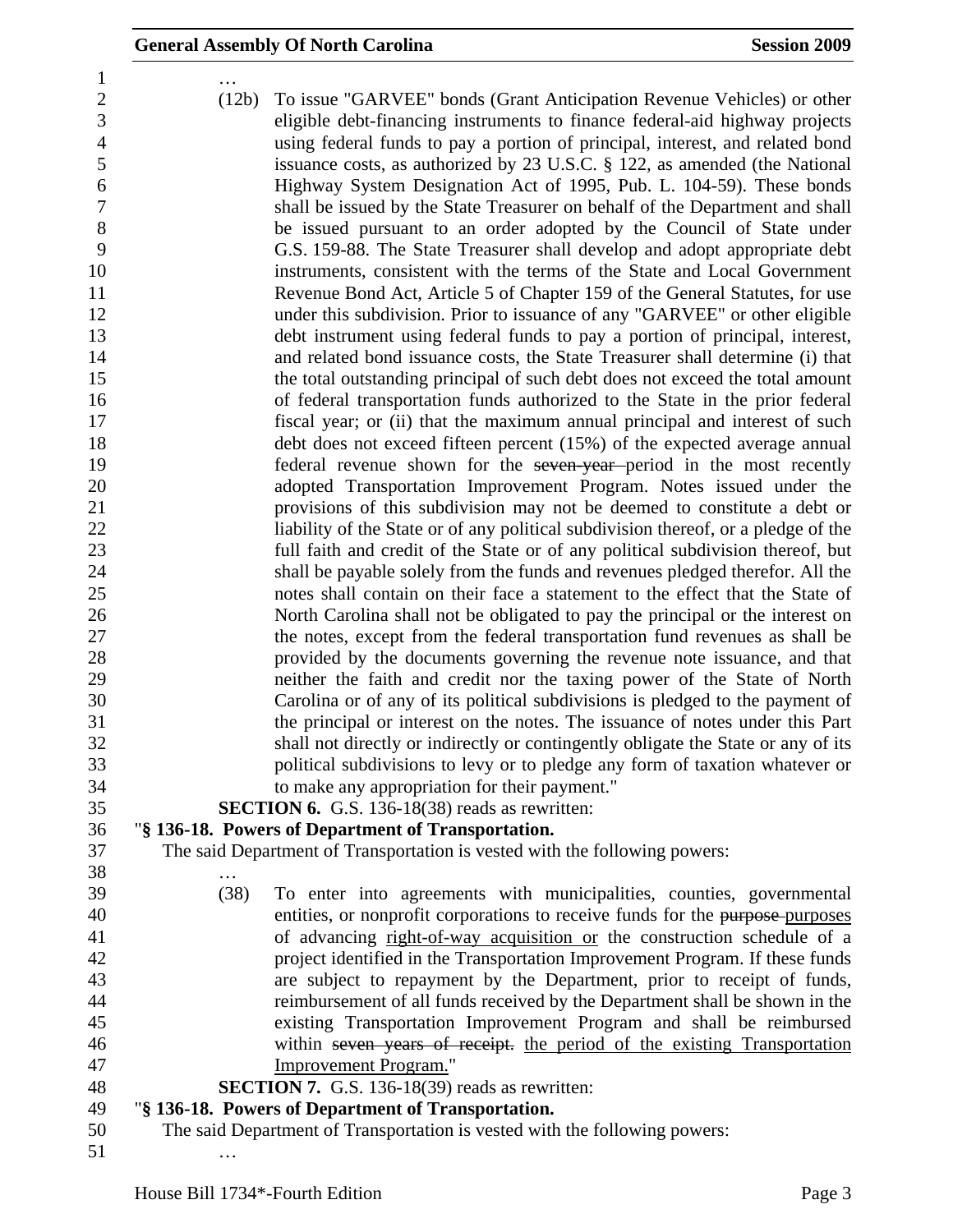|                                                                                                                              |            | <b>General Assembly Of North Carolina</b>                                                                                                                                                                                                                                                                                                                                                                                                                                                                                                                                                                                                                                                                                                                                                                                                                                                                                                                                                                                                                                                                                                                                                                                                                                    | <b>Session 2009</b> |
|------------------------------------------------------------------------------------------------------------------------------|------------|------------------------------------------------------------------------------------------------------------------------------------------------------------------------------------------------------------------------------------------------------------------------------------------------------------------------------------------------------------------------------------------------------------------------------------------------------------------------------------------------------------------------------------------------------------------------------------------------------------------------------------------------------------------------------------------------------------------------------------------------------------------------------------------------------------------------------------------------------------------------------------------------------------------------------------------------------------------------------------------------------------------------------------------------------------------------------------------------------------------------------------------------------------------------------------------------------------------------------------------------------------------------------|---------------------|
| 1<br>$\overline{2}$<br>3<br>$\overline{4}$<br>5<br>6<br>$\boldsymbol{7}$<br>8<br>9<br>10<br>11<br>12<br>13<br>14<br>15<br>16 | (39)       | To enter into partnership agreements with the North Carolina Turnpike<br>Authority, private entities, and authorized political subdivisions to finance,<br>by tolls, contracts, and other financing methods authorized by law, the cost<br>acquiring, constructing, equipping, maintaining, and operating<br>οf<br>transportation infrastructure in this State, and to plan, design, develop,<br>acquire, construct, equip, maintain, and operate transportation infrastructure<br>in this State. An agreement entered into under this subdivision requires the<br>concurrence of the Board of Transportation. The Department shall report to<br>the Chairs of the Joint Legislative Transportation Oversight Committee, the<br>Chairs of the House of Representatives Appropriations Subcommittee on<br>Transportation, and the Chairs of the Senate Appropriations Committee on<br>the Department of Transportation, at the same time it notifies the Board of<br>Transportation of any proposed agreement under this subdivision. Any<br>contracts for construction of highways, roads, streets, and bridges which are<br>awarded pursuant to an agreement entered into under this section shall<br>comply with the competitive bidding requirements of Article 2 of this |                     |
| 17                                                                                                                           |            | Chapter."                                                                                                                                                                                                                                                                                                                                                                                                                                                                                                                                                                                                                                                                                                                                                                                                                                                                                                                                                                                                                                                                                                                                                                                                                                                                    |                     |
| 18                                                                                                                           |            | <b>SECTION 8.</b> G.S. 136-18(40) reads as rewritten:                                                                                                                                                                                                                                                                                                                                                                                                                                                                                                                                                                                                                                                                                                                                                                                                                                                                                                                                                                                                                                                                                                                                                                                                                        |                     |
| 19                                                                                                                           |            | "§ 136-18. Powers of Department of Transportation.                                                                                                                                                                                                                                                                                                                                                                                                                                                                                                                                                                                                                                                                                                                                                                                                                                                                                                                                                                                                                                                                                                                                                                                                                           |                     |
| 20<br>21                                                                                                                     |            | The said Department of Transportation is vested with the following powers:                                                                                                                                                                                                                                                                                                                                                                                                                                                                                                                                                                                                                                                                                                                                                                                                                                                                                                                                                                                                                                                                                                                                                                                                   |                     |
| 22                                                                                                                           | (40)       | To expand public access to coastal waters in its road project planning and                                                                                                                                                                                                                                                                                                                                                                                                                                                                                                                                                                                                                                                                                                                                                                                                                                                                                                                                                                                                                                                                                                                                                                                                   |                     |
| 23                                                                                                                           |            | construction programs. The Department shall work with the Wildlife                                                                                                                                                                                                                                                                                                                                                                                                                                                                                                                                                                                                                                                                                                                                                                                                                                                                                                                                                                                                                                                                                                                                                                                                           |                     |
| 24                                                                                                                           |            | Resources Commission, other State agencies, and other government entities                                                                                                                                                                                                                                                                                                                                                                                                                                                                                                                                                                                                                                                                                                                                                                                                                                                                                                                                                                                                                                                                                                                                                                                                    |                     |
| 25                                                                                                                           |            | to address public access to coastal waters along the roadways, bridges, and                                                                                                                                                                                                                                                                                                                                                                                                                                                                                                                                                                                                                                                                                                                                                                                                                                                                                                                                                                                                                                                                                                                                                                                                  |                     |
| 26<br>27                                                                                                                     |            | other transportation infrastructure owned or maintained by the Department.<br>The Department shall adhere to all applicable design standards and                                                                                                                                                                                                                                                                                                                                                                                                                                                                                                                                                                                                                                                                                                                                                                                                                                                                                                                                                                                                                                                                                                                             |                     |
| 28<br>29                                                                                                                     |            | guidelines in implementation of this enhanced access. The Department shall<br>report on its progress in expanding public access to coastal waters to the                                                                                                                                                                                                                                                                                                                                                                                                                                                                                                                                                                                                                                                                                                                                                                                                                                                                                                                                                                                                                                                                                                                     |                     |
| 30<br>31<br>32                                                                                                               |            | Joint Legislative Commission on Seafood and Aquaculture and to the Joint<br>Legislative Transportation Oversight Commission no later than March 1 of<br>each year."                                                                                                                                                                                                                                                                                                                                                                                                                                                                                                                                                                                                                                                                                                                                                                                                                                                                                                                                                                                                                                                                                                          |                     |
| 33                                                                                                                           |            | <b>SECTION 9.</b> G.S. 136-28.4 reads as rewritten:                                                                                                                                                                                                                                                                                                                                                                                                                                                                                                                                                                                                                                                                                                                                                                                                                                                                                                                                                                                                                                                                                                                                                                                                                          |                     |
| 34                                                                                                                           |            | "§ 136-28.4. State policy concerning participation by disadvantaged minority-owned and                                                                                                                                                                                                                                                                                                                                                                                                                                                                                                                                                                                                                                                                                                                                                                                                                                                                                                                                                                                                                                                                                                                                                                                       |                     |
| 35                                                                                                                           |            | women-owned businesses in highway transportation contracts.                                                                                                                                                                                                                                                                                                                                                                                                                                                                                                                                                                                                                                                                                                                                                                                                                                                                                                                                                                                                                                                                                                                                                                                                                  |                     |
| 36                                                                                                                           | (a)        | It is the policy of this State, based on a compelling governmental interest, to                                                                                                                                                                                                                                                                                                                                                                                                                                                                                                                                                                                                                                                                                                                                                                                                                                                                                                                                                                                                                                                                                                                                                                                              |                     |
| 37                                                                                                                           |            | encourage and promote participation by disadvantaged minority-owned and women-owned                                                                                                                                                                                                                                                                                                                                                                                                                                                                                                                                                                                                                                                                                                                                                                                                                                                                                                                                                                                                                                                                                                                                                                                          |                     |
| 38                                                                                                                           |            | businesses in contracts let by the Department pursuant to this Chapter for the planning, design,                                                                                                                                                                                                                                                                                                                                                                                                                                                                                                                                                                                                                                                                                                                                                                                                                                                                                                                                                                                                                                                                                                                                                                             |                     |
| 39<br>40                                                                                                                     |            | preconstruction, construction, alteration, or maintenance of State highways, roads, streets, or<br>bridges transportation infrastructure and in the procurement of materials for these projects. All                                                                                                                                                                                                                                                                                                                                                                                                                                                                                                                                                                                                                                                                                                                                                                                                                                                                                                                                                                                                                                                                         |                     |
| 41                                                                                                                           |            | State agencies, institutions, and political subdivisions shall cooperate with the Department of                                                                                                                                                                                                                                                                                                                                                                                                                                                                                                                                                                                                                                                                                                                                                                                                                                                                                                                                                                                                                                                                                                                                                                              |                     |
| 42                                                                                                                           |            | Transportation and among themselves in all efforts to conduct outreach and to encourage and                                                                                                                                                                                                                                                                                                                                                                                                                                                                                                                                                                                                                                                                                                                                                                                                                                                                                                                                                                                                                                                                                                                                                                                  |                     |
| 43                                                                                                                           |            | promote the use of disadvantaged minority-owned and women-owned businesses in these                                                                                                                                                                                                                                                                                                                                                                                                                                                                                                                                                                                                                                                                                                                                                                                                                                                                                                                                                                                                                                                                                                                                                                                          |                     |
| 44                                                                                                                           | contracts. |                                                                                                                                                                                                                                                                                                                                                                                                                                                                                                                                                                                                                                                                                                                                                                                                                                                                                                                                                                                                                                                                                                                                                                                                                                                                              |                     |
| 45                                                                                                                           | (b)        | At least every five years, the Department shall conduct a study on the availability                                                                                                                                                                                                                                                                                                                                                                                                                                                                                                                                                                                                                                                                                                                                                                                                                                                                                                                                                                                                                                                                                                                                                                                          |                     |
| 46                                                                                                                           |            | and utilization of disadvantaged minority-owned and women-owned business enterprises and                                                                                                                                                                                                                                                                                                                                                                                                                                                                                                                                                                                                                                                                                                                                                                                                                                                                                                                                                                                                                                                                                                                                                                                     |                     |
| 47                                                                                                                           |            | examine relevant evidence of the effects of race-based or gender-based discrimination upon the                                                                                                                                                                                                                                                                                                                                                                                                                                                                                                                                                                                                                                                                                                                                                                                                                                                                                                                                                                                                                                                                                                                                                                               |                     |
| 48                                                                                                                           |            | utilization of such business enterprises in contracts for planning, design, preconstruction,                                                                                                                                                                                                                                                                                                                                                                                                                                                                                                                                                                                                                                                                                                                                                                                                                                                                                                                                                                                                                                                                                                                                                                                 |                     |
| 49<br>50                                                                                                                     |            | construction, alteration, or maintenance of State highways, roads, streets, or bridges<br>transportation infrastructure and in the procurement of materials for these projects. Should the                                                                                                                                                                                                                                                                                                                                                                                                                                                                                                                                                                                                                                                                                                                                                                                                                                                                                                                                                                                                                                                                                   |                     |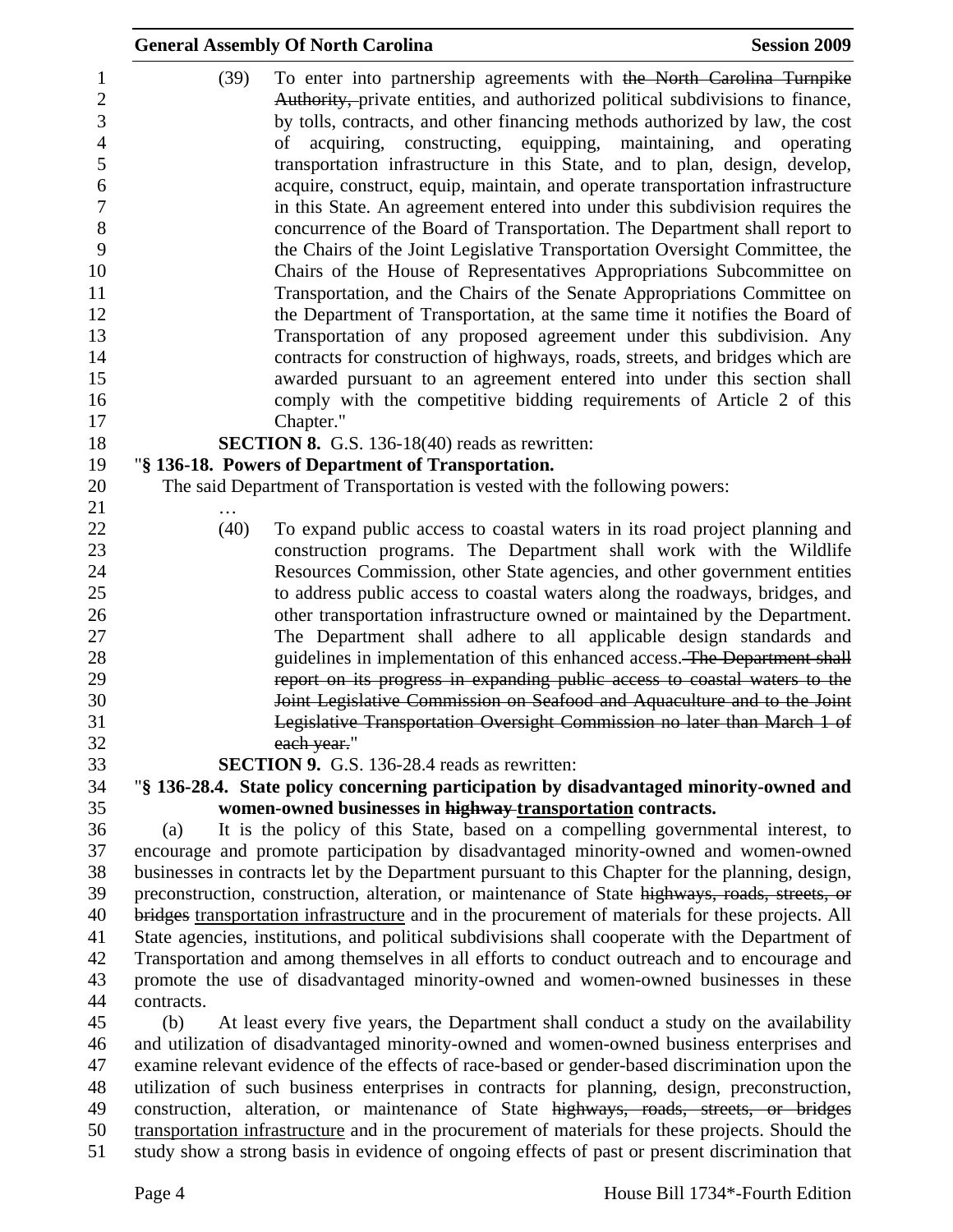## General Assembly Of North Carolina Session 2009

1 prevents or limits disadvantaged minority-owned and women-owned businesses from 2 participating in the above contracts at a level which would have existed absent such 3 discrimination, such evidence shall constitute a basis for the State's continued compelling 4 governmental interest in remedying such race and gender discrimination in highway 5 transportation contracting. Under such circumstances, the Department shall, in conformity with 6 State and federal law, adopt by rule and contract provisions a specific program to remedy such 7 discrimination. This specific program shall, to the extent reasonably practicable, address each 8 barrier identified in such study that adversely affects contract participation by disadvantaged 9 minority-owned and women-owned businesses.

10 (b1) Based upon the findings of the Department's Second Generation Disparity Study 11 completed in 2004, 2009 study entitled "Measuring Business Opportunity: A Disparity Study of 12 NCDOT's State and Federal Programs" hereinafter referred to as "Study", the program design 13 shall, to the extent reasonably practicable, incorporate narrowly tailored remedies identified in 14 the Study, and the Department shall implement a comprehensive antidiscrimination 15 enforcement policy. As appropriate, the program design shall be modified by rules adopted by 16 the Department that are consistent with findings made in the Study and in subsequent studies 17 conducted in accordance with subsection (b) of this section. As part of this program, the 18 Department shall review its budget and establish annual aspirational goals every three years, 19 not mandatory goals, in percentages, for the overall participation in contracts by disadvantaged 20 minority-owned and women-owned businesses. These annual aspirational goals for 21 disadvantaged minority-owned and women-owned businesses shall be established consistent 22 with federal methodology specified in the Study, methodology, and they shall not be applied 23 rigidly on specific contracts or projects. Instead, the Department shall establish 24 contract-specific goals or project-specific goals for the participation of such firms in a manner 25 consistent with availability of disadvantaged minority-owned and women-owned businesses, as 26 appropriately defined by its most recent Study, for each disadvantaged minority-owned and 27 women-owned business category that has demonstrated significant disparity in contract 28 utilization. Nothing in this section shall authorize the use of quotas. Any program implemented 29 as a result of the Study conducted in accordance with this section shall be narrowly tailored to 30 eliminate the effects of historical and continuing discrimination and its impacts on such 31 disadvantaged minority-owned and women-owned businesses without any undue burden on 32 other contractors. The Department shall give equal opportunity for contracts it lets without 33 regard to race, religion, color, creed, national origin, sex, age, or handicapping condition, as 34 defined in G.S. 168A-3, to all contractors and businesses otherwise qualified.

35 (c) The following definitions apply in this section:

- 36 (1) Thisadvantaged business Eusiness" has the same meaning as "disadvantaged 37 business enterprise" in 49 C.F.R. § 26.5 Subpart A or any subsequently 38 promulgated replacement regulation.
- 39 (2) "Minority" includes only those racial or ethnicity classifications identified by 40 a study conducted in accordance with this section that have been subjected to 41 discrimination in the relevant marketplace and that have been adversely 42 affected in their ability to obtain contracts with the Department.
- 

43 (3) "Women" means nonminority persons born of the female sex.

44 (d) The Department shall report semiannually annually to the Joint Legislative 45 Transportation Oversight Committee on the utilization of disadvantaged minority-owned 46 businesses and women-owned businesses and any program adopted to promote contracting 47 opportunities for those businesses. Following each study of availability and utilization, the 48 Department shall report to the Joint Legislative Transportation Oversight Committee on the 49 results of the study for the purpose of determining whether the provisions of this section should 50 continue in force and effect.

51 (e) This section expires August 31, 2010 2014."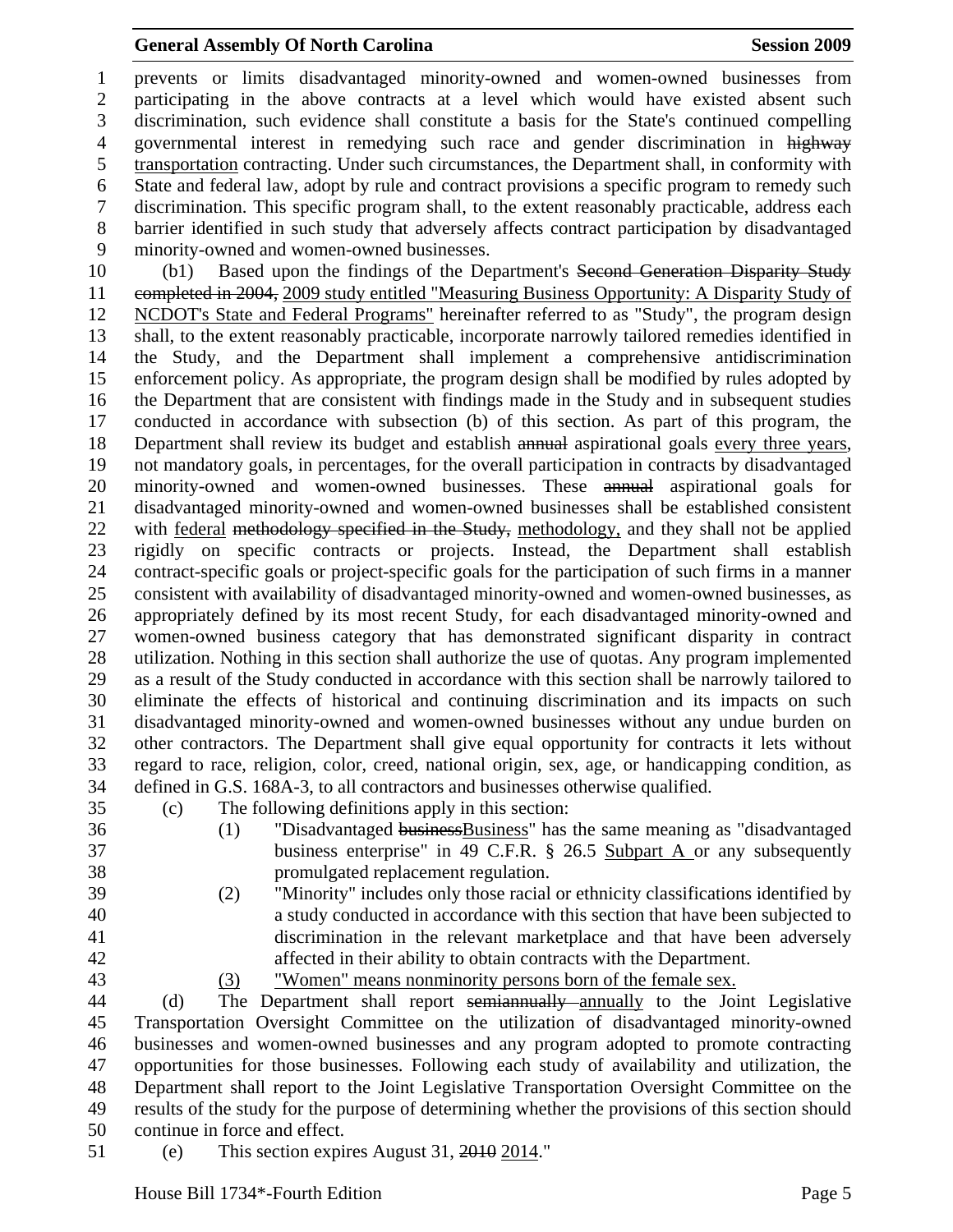|                | <b>Session 2009</b><br><b>General Assembly Of North Carolina</b>                                                                                          |  |
|----------------|-----------------------------------------------------------------------------------------------------------------------------------------------------------|--|
| $\mathbf 1$    | <b>SECTION 10.</b> G.S. 136-89.189 reads as rewritten:                                                                                                    |  |
| $\sqrt{2}$     | "§ 136-89.189. Turnpike Authority revenue bonds.                                                                                                          |  |
| 3              | The Authority shall be a municipality for purposes of Article 5 of Chapter 159 of the                                                                     |  |
| $\overline{4}$ | General Statutes, the State and Local Government Revenue Bond Act, and may issue revenue                                                                  |  |
| 5              | bonds pursuant to that Act to pay all or a portion of the cost of a Turnpike Project or to refund                                                         |  |
| 6              | any previously issued bonds. In connection with the issuance of revenue bonds, the Authority                                                              |  |
| 7              | shall have all powers of a municipality under the State and Local Government Revenue Bond                                                                 |  |
| 8              | Act, and revenue bonds issued by the Authority shall be entitled to the protection of all                                                                 |  |
| 9              | provisions of the State and Local Government Revenue Bond Act.                                                                                            |  |
| 10             | Except as provided in this section, the provisions of Chapter 159 of the General Statutes,                                                                |  |
| 11             | the Local Government Finance Act, apply to revenue bonds issued by the Turnpike Authority.                                                                |  |
| 12             | The term of a lease between the Turnpike Authority and the Department<br>(1)                                                                              |  |
| 13             | executed prior to July 27, 2009, for all or any part of a Turnpike Project may                                                                            |  |
| 14             | exceed 40 years, as agreed by the Authority and the Department.                                                                                           |  |
| 15             | The maturity date of a refunding bond may extend to the earlier of the<br>(2)                                                                             |  |
| 16             | following:                                                                                                                                                |  |
| 17             | Forty years from the date of issuance of the refunding bond.<br>a.                                                                                        |  |
| 18             | The date the Turnpike Authority determines is the maturity date<br>b.                                                                                     |  |
| 19             | required for the Turnpike Project funded with the refunding bonds to                                                                                      |  |
| 20             | generate sufficient revenues to retire the refunding bonds and any                                                                                        |  |
| 21             | other outstanding indebtedness issued for that Project. The                                                                                               |  |
| 22             | Authority's determination of the appropriate maturity date is                                                                                             |  |
| 23             | conclusive and binding. In making its determination, the Authority                                                                                        |  |
| 24             | may take into account appropriate financing terms and conventions."                                                                                       |  |
| 25             | <b>SECTION 11.</b> G.S. 143B-348 reads as rewritten:                                                                                                      |  |
| 26             | "§ 143B-348. Department of Transportation – head; rules, regulations, etc., of Board of<br><b>Transportation.</b>                                         |  |
| 27<br>28       | The Secretary of Transportation shall be the head of the Department of Transportation. He                                                                 |  |
| 29             | shall carry out the day-to-day operations of the Department and shall be responsible for                                                                  |  |
| 30             | carrying out the policies, programs, priorities, and projects approved by the Board of                                                                    |  |
| 31             | Transportation. He shall be responsible for all other transportation matters assigned to the                                                              |  |
| 32             | Department of Transportation, except those reserved to the Board of Transportation by statute.                                                            |  |
| 33             | Except as otherwise provided for by statute, the Secretary shall have all the powers and duties                                                           |  |
| 34             | as provided for in Article 1 of Chapter 143B including the responsibility for all management                                                              |  |
| 35             | functions for the Department of Transportation. The Secretary shall be vested with authority to                                                           |  |
| 36             | adopt design criteria, construction specifications, and standards as required for the Department                                                          |  |
| 37             | of Transportation to construct and maintain highways, bridges, and ferries. The Secretary or the                                                          |  |
| 38             | Secretary's designee shall be vested with authority to promulgate rules and regulations                                                                   |  |
| 39             | concerning all transportation functions assigned to the Department.                                                                                       |  |
| 40             | All rules, regulations, ordinances, specifications, standards, and criteria adopted by the                                                                |  |
| 41             | Board of Transportation and in effect on July 1, 1977, shall continue in effect until changed by                                                          |  |
| 42             | the Board of Transportation or the Secretary of Transportation. The Secretary shall have                                                                  |  |
| 43             | complete authority to modify any of these matters existing on July 1, 1977, except as                                                                     |  |
| 44             | specifically restricted by the Board. Whenever any such criteria, rule, regulation, ordinance,                                                            |  |
| 45             | specification, or standards are continued in effect under this section and the words "Board of                                                            |  |
| 46             | Transportation" are used, the words shall mean the "Department of Transportation" unless the                                                              |  |
| 47             | context makes such meaning inapplicable. All actions pending in court by or against the Board                                                             |  |
| 48<br>49       | of Transportation may continue to be prosecuted in that name without the necessity of formally<br>amending the name to the Department of Transportation." |  |
| 50             | <b>SECTION 12.</b> G.S. 143B-350( $f$ )(4) reads as rewritten:                                                                                            |  |
|                |                                                                                                                                                           |  |